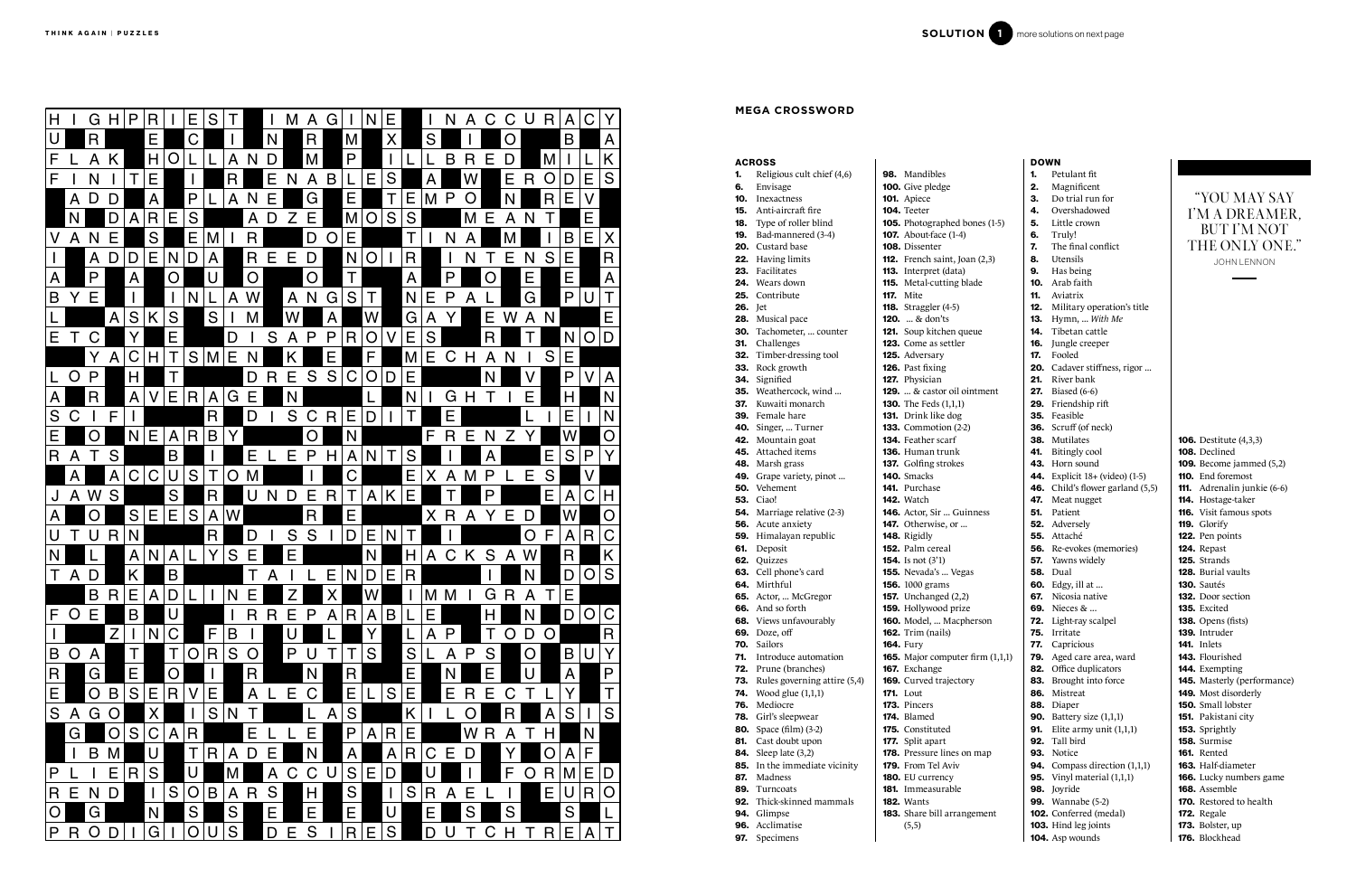# ACROSS

- 1. Cigarette-free (3-7) 6. Envious 10. Sudden ideas
- 15. Adhesive strip
- 18. Jewish faith
- 19. Pinkest (cheeks)
- **20.** Wait, ... one's time
- 22. Scant
- **23.** Sign
- 24. Ribbed (fabric)
- **25.** Arab organisation  $(1,1,1)$
- 26. Crinkly wrap, ... paper
- 28. Improper
- **30.** Fit ... fiddle (2,1)
- **31.** Overthrow, coup ... (1'4)
- 32. Paradise
- 33. Naked
- 34. Workers' federation
- 35. Inflated promotion
- 37. Oscar winner, ... Thompson
- 39. Popular musical, *Mamma*
- $\blacksquare$
- 40. Steer off course
- 42. Barrel 45. Straddling
- 48. Specify (date)
- 49. French cheese
- **50.** Skirt measurements
- 53. Picnic blanket
- 54. Wet
- 56. Eyelid boils
- **59.** Yours
- **61.** Total
- 62. WWII fascist
- **63.** Corn on the ...
- 64. Possesses
- 65. Blots
- 66. Jet-bath

85. Badge of shame 87. Green side dishes

89. Duty 92. Positives or ...

70. Radical 71. Tolerantly

- 68. Stocky dog breed (4,7) 69. Solidify
	-
	- -
- 72. Belonging to us 73. Inferior (5-4)
- 74. U-boat
- 76. Trellis

84. Foe

# N DIRECTION NATURE RELATIONS IN THE RELATION CONTINUES IN THE RELATION CONTINUES IN THE RELATION OF THE RELATIONS IN THE RELATIONS IN THE RELATIONS IN THE RELATIONS IN THE RELATIONS IN THE RELATIONS IN THE RELATIONS IN THE

- 78. Becomes involved (5,2)
- 80. Rainforest vine 81. Saviours
	- - 178. Direct communi
		- 179. Swooning sensat
		- 180. Lose colour
			-
		-
	- 183. Hammers out (c
- **94.** Please reply  $(1,1,1,1)$ **96.** Fragrant waxy shrub
- 160. Divorce, decree 162. Discretion 164. Modules 165. Stovetop contain 167. Shoestrings 169. Afoot 171. Before (poetic) 173. Bagpipes players 174. Non-event

- 
- 175. Adieu (2,4)
- 
- 177. Rigorous (test)
- 
- 
- 
- 181. Ambience
- 
- 182. Transgressors
- 
- 



| <b>DOWN</b>     |                                                           |            |                                                            |  |                                       |
|-----------------|-----------------------------------------------------------|------------|------------------------------------------------------------|--|---------------------------------------|
| 97.             | Friendly                                                  | 1.         | Tennis court barriers                                      |  |                                       |
|                 | <b>98.</b> Dull                                           | 2.         | Himalayan nation                                           |  |                                       |
|                 | <b>100.</b> Small parrots                                 | З.         | Protester                                                  |  | "I LIKE T                             |
|                 | 101. Christmas                                            | 4.         | Accused                                                    |  | WITH                                  |
|                 | 104. Gender prejudice                                     | 5.         | Complain                                                   |  | DAR                                   |
|                 | 105. Photographer's tool                                  | 6.         | Hopped                                                     |  |                                       |
|                 | <b>107.</b> Not illuminated                               | 7.         | Achievement                                                |  | <b>NEV</b>                            |
|                 | <b>108.</b> Striped brown gem $(5^2, 1, 3)$               | 8.         | Acquirable                                                 |  | THE                                   |
|                 | <b>112.</b> Below                                         | 9.         | Sleazy                                                     |  | <b>STEPH</b>                          |
|                 | <b>113.</b> Redistribute                                  | 10.        | Brazilian jazz style,  nova                                |  |                                       |
|                 | <b>115.</b> Playground toys                               | 11.        | Lens hole                                                  |  |                                       |
|                 | 117. Haulage vehicle,  truck<br>118. Astronaut's gear     | 12.<br>13. | Scoring,  up<br><b>Nullifies</b>                           |  |                                       |
|                 | 120. Pseudonym,  de plume                                 | 14.        | Plant embryo                                               |  |                                       |
|                 | 121. Opportune                                            | 16.        | Be relevant                                                |  |                                       |
|                 | 123. Drug dependence                                      | 17.        | Wears away                                                 |  |                                       |
|                 | <b>125.</b> Pea shell                                     |            | 20. Section                                                |  |                                       |
|                 | <b>126.</b> Beautiful handwriting                         | 21.        | College supervisors                                        |  |                                       |
|                 | <b>127.</b> In addition                                   | 27.        | Nutty bread spread (6,6)                                   |  |                                       |
|                 | 129. Whimper                                              | 29.        | However                                                    |  |                                       |
|                 | <b>130.</b> Mayday (1,1,1)                                | 35.        | Actor, Neil Patrick                                        |  |                                       |
|                 | 131. Outgoing flow,  tide                                 | 36.        | Sharp twinge                                               |  | <b>104.</b> Disrobir                  |
|                 | <b>133.</b> Murder (2,2)                                  |            | 38. Emergency first-aid                                    |  | 106. Fortuna                          |
|                 | <b>134.</b> Bar account                                   |            | attendant                                                  |  | <b>108.</b> Male ho                   |
|                 | 136. Invitee                                              | 41.        | Singer,  Presley                                           |  | <b>109. Held</b>                      |
|                 | <b>137.</b> Dawdle                                        |            | <b>43.</b> Unchanged (2,2)                                 |  | <b>110.</b> Equivale                  |
|                 | <b>140.</b> Make amends                                   |            | <b>44.</b> TV frog                                         |  | 111. House so                         |
|                 | <b>141.</b> Triumphant cry                                |            | 46. Huge spiders                                           |  | <b>114.</b> Spoils $(c)$              |
|                 | 142. Cowboy hat                                           | 47.        | Forthcoming                                                |  | 116. Road cra                         |
|                 | 146. Ceiling                                              | 51.        | Senseless                                                  |  | <b>119.</b> Join regi                 |
|                 | <b>147.</b> Garden door                                   | 52.        | Grave markers                                              |  | 122. Corpora                          |
|                 | <b>148.</b> Meddles (5,2)                                 |            | <b>55.</b> Bawls                                           |  | <b>124.</b> Owed ar                   |
|                 | <b>152.</b> Western alliance                              |            | 56. Defiled                                                |  | 125. Custome                          |
|                 | <b>154.</b> Office circular                               | 57.        | Harvest                                                    |  | <b>128.</b> Cloth m<br>130. Paris riv |
|                 | <b>155.</b> Fah, soh,<br><b>156.</b> Famous monster, Loch |            | <b>58.</b> Family title<br><b>60.</b> The Tortoise and the |  | 132. Explosiv                         |
| <b>157.</b> Rip |                                                           | 67.        | Antennas                                                   |  | <b>135.</b> Head &                    |
|                 | <b>159.</b> Aunt's husband                                |            | 69. Procedures                                             |  | 138. Ailment                          |
|                 | <b>160.</b> Divorce, decree                               | 72.        | Baby night bird                                            |  | <b>139.</b> Navigati                  |
|                 | 162. Discretion                                           | 75.        | Purchase (entire stock) (3,2)                              |  | <b>141.</b> UK prin                   |
|                 | 164. Modules                                              | 77.        | Inoculates                                                 |  | 143. Hawked                           |
|                 | 165. Stovetop container                                   | 79.        | Erase                                                      |  | 144. School c                         |
|                 | <b>167.</b> Shoestrings                                   | 82.        | Arise (from)                                               |  | <b>145.</b> Egg mea                   |
|                 | <b>169. Afoot</b>                                         |            | 83. Damsels                                                |  | 149. Seizing                          |
|                 | 171. Before (poetic)                                      | 86.        | Alphabetical listing                                       |  | 150. Samples                          |
|                 | 173. Bagpipes players                                     | 88.        | Grovel,  oneself                                           |  | <b>151.</b> Alone, b                  |
|                 | 174. Non-event                                            | 90.        | Ventilate                                                  |  | 153. Meat jel                         |
|                 | <b>175.</b> Adieu $(2,4)$                                 | 91.        | Soviet secret police (1,1,1)                               |  | <b>158. Modify</b>                    |
|                 | 177. Rigorous (test)                                      | 92.        | Kip                                                        |  | 161. Tiny isla                        |
|                 | 178. Direct communication link                            | 93.        | Crack army force (1,1,1)                                   |  | <b>163.</b> Yacht's s                 |
|                 | <b>179.</b> Swooning sensation                            | 94.        | Dinosaur, Tyrannosaurus                                    |  | <b>166.</b> Poppy n                   |
|                 | 180. Lose colour                                          | 95.        | Through                                                    |  | 168. Illegal a                        |
|                 | 181. Ambience                                             |            | 98. Uncertainty                                            |  | 170. Italian 's                       |
|                 | 182. Transgressors                                        |            | 99. Gave permission for                                    |  | 172. Swelter                          |
|                 | 183. Hammers out (contract)                               |            | 102. White flower,  lily<br>103. Vaccine                   |  | <b>173.</b> Dad<br>176. Jewels        |
|                 |                                                           |            |                                                            |  |                                       |

# THE NIGHT. IOUT THE K. WE'D NEVER SEE STARS.'

HENIE MEYER

ng dance ate ormone lently sellers (6,6) child) rash ister:  $als (1,1,2)$ nount 1er nerchant ver ves shoulders sculpture tion danger signal ncess (merchandise) canteen (4,4) **145.** Egg meal (power)  $(5,3)$ by  $\ldots$ elly (rules) ands sails narcotic act 'shroud' city

# **MEGA CROSSWORD**